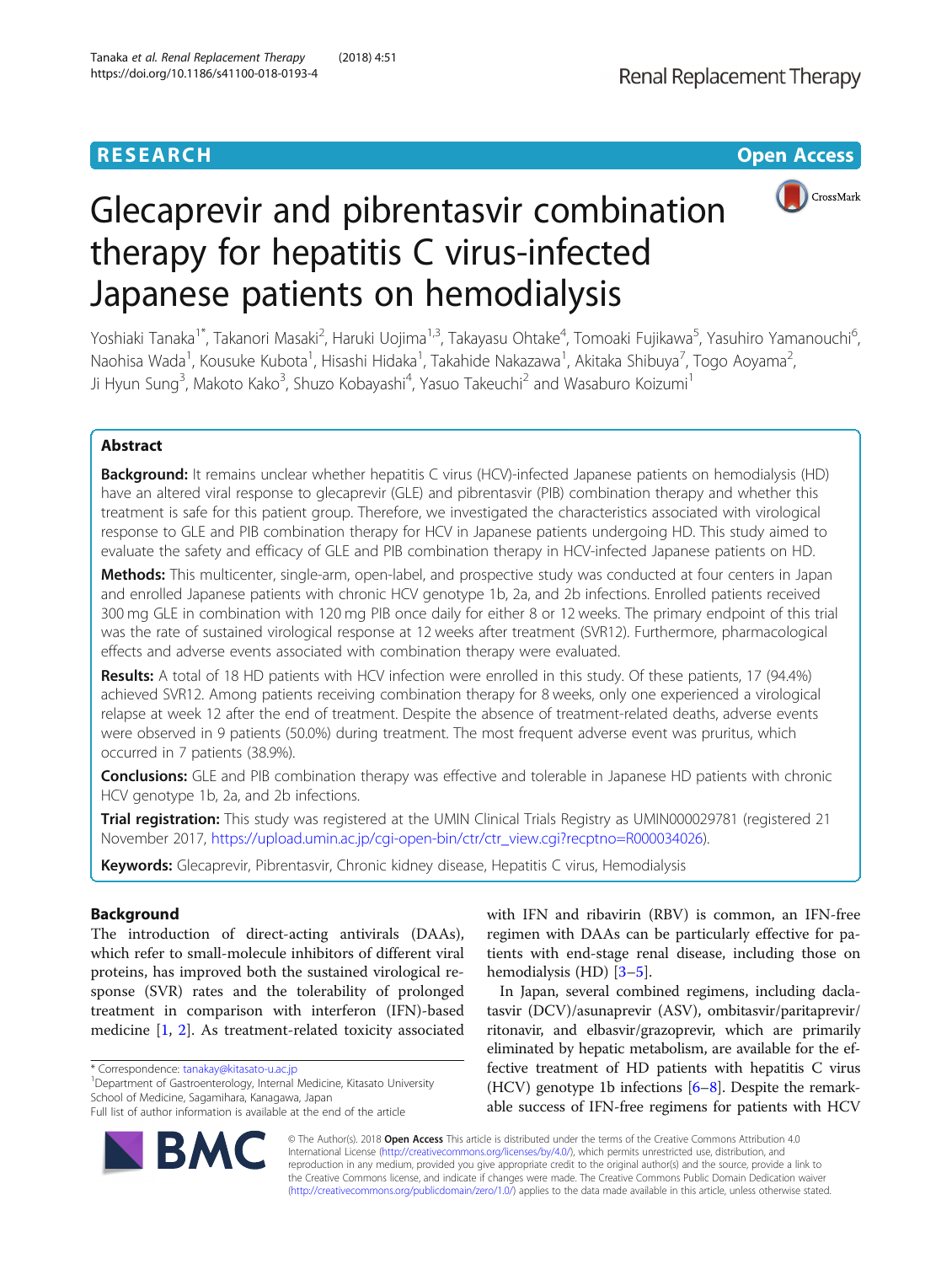genotype 1 infections, currently available regimens without RBV provide insufficient SVR rates in patients with genotype 2 infections.

Glecaprevir (GLE) is a nonstructural protein (NS) 3/ 4A protease inhibitor coformulated with pibrentasvir (PIB), an NS5A inhibitor, and is currently being investigated as a regimen with potential efficacy against all HCV genotypes [[9](#page-6-0)–[11](#page-6-0)]. The pharmacokinetics of GLE and PIB, which are primarily eliminated by hepatic metabolism, have been assessed in patients with end-stage renal disease. In addition, GLE and PIB are not removed from plasma by HD [\[12](#page-6-0)]. Recently, the EXPEDITION-4 trial in patients with HCV genotype 1–5 or 6 infection has reported the safety and efficacy of 12-week GLE and PIB combination therapy as treatment for chronic HCV in patients undergoing HD, showing dramatically improved rates of SVR at 12 weeks after treatment (SVR12) [[12](#page-6-0)]. Therefore, this regimen is expected to yield beneficial results in specific populations, such as HCV genotype 2-infected Japanese patients with insufficient renal function. However, it remains unclear whether HCV-infected Japanese patients on HD experience positive outcomes with respect to SVR and safety following GLE and PIB combination therapy. Furthermore, the treatment duration of GLE and PIB combination therapy was 8 weeks for patients who neither had compensated liver cirrhosis nor had received previous DAA therapy in Japan. To the best of our knowledge, there are no data on the efficacy of 8-week GLE and PIB combination therapy in patients undergoing HD. Accordingly, this study aimed to evaluate the safety and efficacy of GLE and PIB combination therapy in HCV-infected Japanese patients on HD.

#### **Methods**

#### Ethics

This study was approved by the institutional review board (IRB)/ethics committee of Kitasato University School of Medicine (IRB number: C17-237) and Tokushukai Medical Group (IRB number: TGE00926-024) and is registered in the University Hospital Medical Information Network (UMIN) Clinical Trials Registry as UMIN000029781.

#### Study design and patients

This multicenter, single-arm, open-label, and prospective study was conducted at four centers in Japan. The enrollment commenced in November 2017, and the study was completed in July 2018. Patients with chronic HCV genotype 1b, 2a, and 2b infections who were undergoing HD received GLE and PIB. All enrolled patients received 300 mg GLE in combination with 120 mg PIB once daily for either 8 or 12 weeks. According to the manufacturer's prescribing information for both medications, treatment duration should be 12 weeks for patients who had compensated liver cirrhosis and/or received previous DAA therapy. Diagnosis of liver cirrhosis was based on laboratory results, ultrasonography, and computed tomography revealing a hepatic cirrhotic appearance and/or splenomegaly. Liver biopsy was not performed for all patients because of the high risk of life-threatening complications. The discontinuation criteria for the enrolled patients were as follows: (1) occurrence of viral breakthrough (increase in plasma HCV-RNA levels exceeding 1  $log_{10}$  IU/mL compared with the lowest recorded on-treatment value), (2) occurrence of severe adverse events according the National Cancer Institute's Common Terminology Criteria for Adverse Events (CTCAE) version 4.0, and (3) patient's desire to terminate.

#### Eligibility criteria

This study enrolled Japanese patients with chronic HCV genotype 1b, 2a, and 2b infections for at least 6 months and plasma HCV-RNA levels  $\geq 2 \log_{10}$  IU/mL. Treatmentnaïve or treatment-experienced patients (previously treated with IFN-based therapy and/or IFN-free therapy) aged  $\geq$  20 years who were currently undergoing HD were included in the study. Conversely, patients with (1) decompensated liver cirrhosis (Child–Pugh classes B and C), (2) hepatocellular carcinoma, (3) resistance-associated variants of NS5A-P32 deletion among those with HCV genotype 1b, (4) infection/coinfection with hepatitis B virus or human immunodeficiency virus, (5) previous exposure to IFN-based therapy or DAA inhibitors within 1 month before drug administration, and (6) alanine aminotransferase (ALT) levels greater than five times the upper limit of the normal range, platelet and white blood cell (WBC) counts lower than 50,000 and 4000/mm<sup>3</sup>, respectively, and hemoglobin (Hb) levels less than 8.5 g/dL were excluded from the study.

#### Clinical parameters

The clinical characteristics of enrolled patients were evaluated. Data on demographics, plasma HCV-RNA levels, and baseline laboratory results before study drug administration were collected. Blood samples were obtained at each study visit before dialysis, and plasma HCV-RNA levels were quantified using Cobas TaqMan version 2.0 assay (Roche Diagnostics, Tokyo, Japan). The lower limit of quantification was 1.2  $log_{10}$  IU/mL. HCV-RNA levels were measured at baseline; at treatment weeks 4, 8, and 12 (in patients in the 12-week treatment duration group); and at post-treatment weeks 4, 8, and 12.

We analyzed baseline resistance-associated variants at signature amino acid positions associated with resistance for genotype 1b using direct sequencing, such as NS5A-Y93, L31, P32, and NS3/4 D168 [\[13\]](#page-6-0). With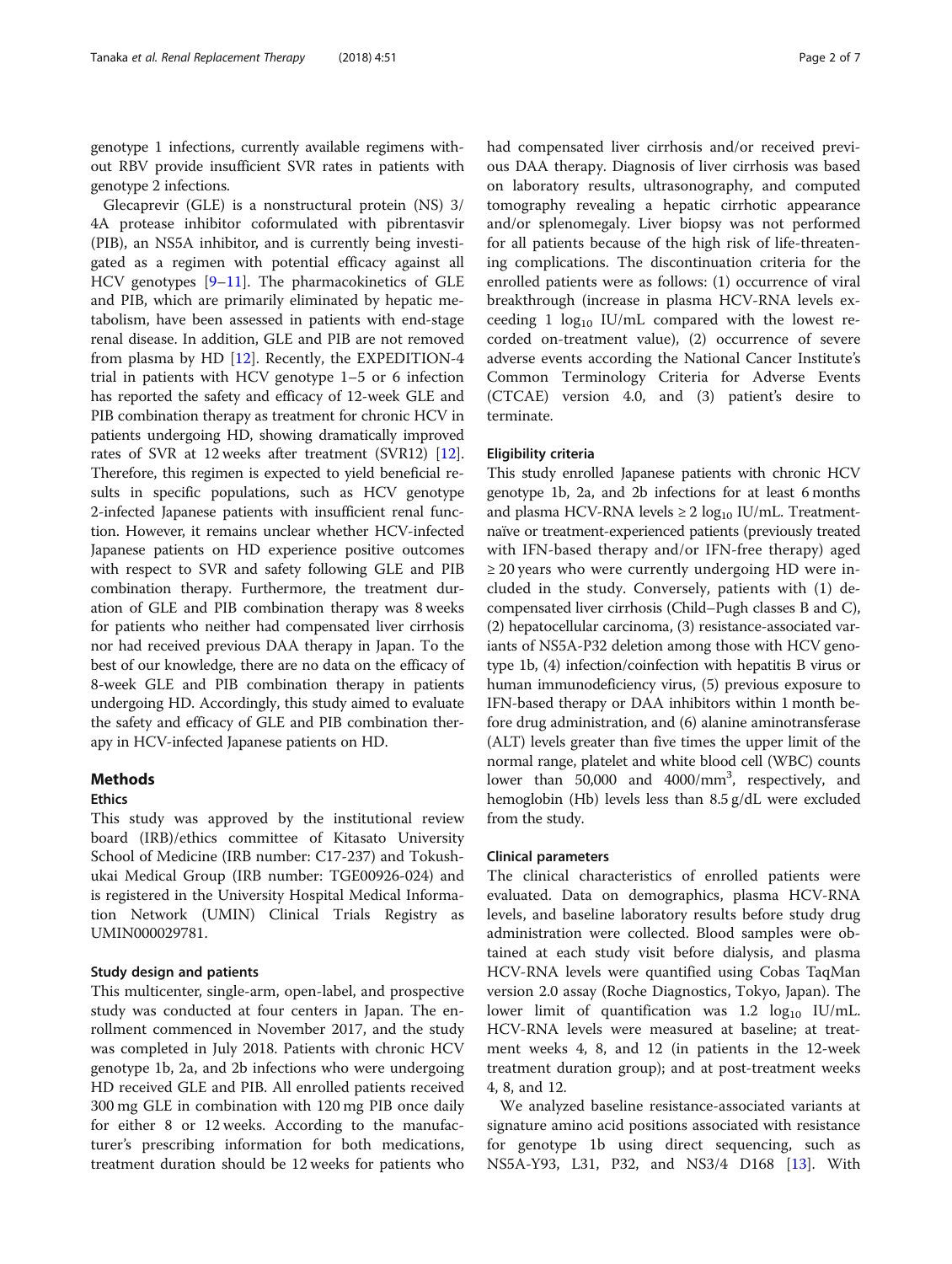respect to the laboratory tests performed, WBC, neutrophil, and platelet counts and levels of Hb, total protein, serum albumin, blood urea nitrogen (BUN), serum creatinine, total bilirubin, aspartate aminotransferase (AST), ALT, Mac-2-binding protein glycan isomer (M2BPGi), and α-fetoprotein were analyzed.

#### **Efficacy**

The primary endpoint of this trial was the SVR rate in the cohort (HCV-RNA level below the lower level of quantification) at 12 weeks after the end of treatment (SVR12) according to intention-to-treat analysis. We also investigated the mean decrease in plasma HCV-RNA levels between baseline and week 4 after combination therapy administration and the proportion of patients showing SVR at week 4.

#### Safety assessment

To evaluate safety and tolerability, we assessed the pharmacological effects and adverse events that occurred after the initiation of combination therapy during each study visit from the first day of study drug administration to 30 days after the last dose. The severity of any adverse events was graded using CTCAE version 4.0.

#### Statistical evaluation

Data were analyzed using the SPSS v.24.0 software package (IBM Corp., Armonk, NY, USA). All data were expressed as minimum, maximum, and median values. To assess the pharmacological effects of study treatment, Wilcoxon signed-rank test was used for the analysis of

paired data. All differences with a  $p$  value < 0.05 were considered significant.

#### Results

### Characteristics of patients

Among 1022 HD patients who were serologically tested in 16 dialysis facilities using third-generation enzymelinked immunosorbent assay, 56 (5.5%) and 20 (2.0%) patients tested positive for hepatitis C antibody and HCV RNA, respectively. Of these 20 patients, two dropped out during the run-in period owing to failure to meet the criteria for commencing treatment, whereas the remaining 18 patients received combination therapy. Among these patients, two did not complete the study owing to clinical events (Fig. 1). Thirteen patients received combination therapy for 8 weeks, and five patients who had compensated liver cirrhosis and/or underwent previous DAA therapy received combination therapy for 12 weeks. The demographics and other baseline clinical characteristics of enrolled patients are summarized in Table [1](#page-3-0).

The median age of patients was 67.5 years (range, 48– 84 years), and 14 patients (77.8%) were male. Furthermore, four patients (22.2%) had liver cirrhosis, and four (22.2%) were previously treated with IFN-based and/or DAA-based therapy. Nine, six, and three patients were infected with genotypes 1b, 2a, and 2b, respectively. The HCV level was  $6.55 \log_{10}$  IU/mL (range, 4.1–7.3  $\log_{10}$ IU/mL). NS5A-Y93H, L31 M/V, and D168E in genotype 1b were detected in three patients (11.7%) who had a history of DAA therapy (DCV and ASV combination

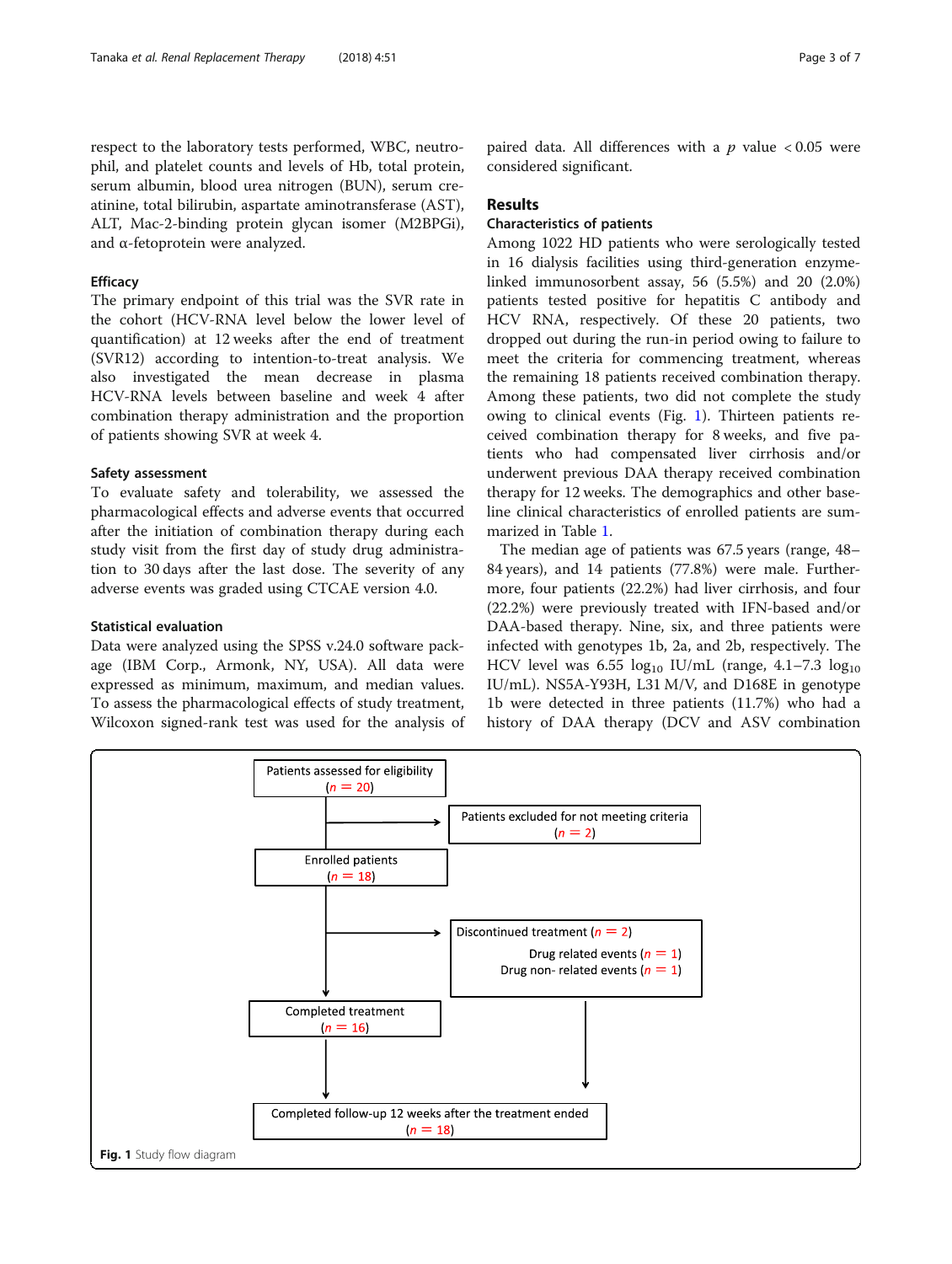<span id="page-3-0"></span>Table 1 Patient baseline clinical characteristics

| Characteristics                                         |                              | All patients     |
|---------------------------------------------------------|------------------------------|------------------|
| Ν                                                       |                              | 18               |
| Age                                                     | Years                        | 67.5 (48–84)     |
| Sex, male                                               | n (%)                        | 14 (77.8)        |
| Duration of hemodialysis                                | Years                        | $2.7(0.3-30)$    |
| Etiology of end-stage renal disease                     | n(%)                         |                  |
| Diabetic nephropathy                                    |                              | 9(50.0)          |
| Hypertensive kidney disease                             |                              | 5(27.8)          |
| Glomerulonephritis                                      |                              | 2(11.1)          |
| Others                                                  |                              | 2(11.1)          |
| Weight                                                  | kg                           | 65.5 (46.0-81.5) |
| HCV genotype                                            | n(%)                         |                  |
| 1 <sub>b</sub>                                          |                              | 9(50.0)          |
| 2a                                                      |                              | 6 (33.3)         |
| 2 <sub>b</sub>                                          |                              | 3(16.7)          |
| HCV treatment history                                   | n(%)                         |                  |
| Naïve                                                   |                              | 14 (77.8)        |
| Interferon-based therapy                                |                              | 3(18.8)          |
| Interferon-free therapy: daclatasvir<br>and asunaprevir |                              | 3(18.8)          |
| Liver cirrhosis                                         | n (%)                        | 4(22.2)          |
| Serum HCV-RNA levels                                    | $Log_{10}$ l $U/m$ l         | $6.55(4.1-7.3)$  |
| Baseline polymorphisms                                  | n (%)                        |                  |
| NS3/4 only                                              |                              | 0                |
| NS5A only                                               |                              | 0                |
| Both NS3 and NS5A                                       |                              | 3(16.7)          |
| Laboratory data                                         |                              |                  |
| Hemoglobin                                              | g/dL                         | $11.8(9.9-14.5)$ |
| White blood cell                                        | /µl                          | 5650 (3300-8000) |
| Platelets                                               | $\times$ 10 <sup>4</sup> /µl | 17.4 (6.2-27.8)  |
| Aspartate aminotransferase                              | IUI/L                        | $20(9 - 162)$    |
| Alanine aminotransferase                                | IUI/L                        | 16 (5.0-168)     |
| Total protein                                           | g/dL                         | $7.3(6.0-8.7)$   |
| Serum albumin                                           | g/dL                         | $4.0(2.4 - 4.5)$ |
| Blood urea nitrogen                                     | mg/dL                        | 41.0 (19.9-63.0) |
| Creatinine                                              | mg/dL                        | $8.6(4.4-13.0)$  |
| Total bilirubin                                         | mg/dL                        | $0.4(0.2-0.9)$   |
| Hemoglobin A1c                                          | %                            | $5.7$ (4.3-8.8)  |
| Alpha-fetoprotein                                       | ng/ml                        | $2.0(1-4.8)$     |
| M2BPGi                                                  | C.O.                         | $1.9(0.52 - 19)$ |

Data are expressed as median, n (%), min-max

RNA ribonucleic acid, M2BPGi Mac-2 binding protein glycan isomer

therapy). The duration of HD was 2.7 years (range, 0.3– 30 years), and the cause of end-stage renal disease was diabetic nephropathy, hypertensive kidney disease, and glomerulonephritis in nine, five, and two patients, respectively. The serum albumin, serum creatinine, and ALT levels were 4.0 g/dL (range, 2.4–4.5 g/dL), 8.6 mg/ dL (range,  $4.4-13.0 \text{ mg/dL}$ ), and  $16 \text{ IU/L}$  (range,  $5-168$ ) IU/L), respectively.

#### Virological response

The results of the primary endpoint analysis indicated an SVR12 rate of 94.4% (17/18). The SVR12 rates in patients with genotype 1b, 2a, and 2b infections were 9/9, 6/6, and 2/3, respectively. The median decrease in plasma HCV-RNA levels between baseline and week 4 in all patients after combination therapy administration was 5.5  $log_{10}$  IU/mL.

## Patients receiving combination therapy for 8 weeks vs. 12 weeks

Among patients treated with combination therapy for 8 weeks, only one patient experienced virological relapse at week 12 after the end of treatment. The proportions of patients with undetectable HCV-RNA levels at treatment weeks 4 and 8 and at post-treatment week 12 were 100% (13/13), 100% (13/13), and 92.3% (12/13), respectively.

In patients treated with combination therapy for 12 weeks, including those with liver cirrhosis and/or previous DAA exposure, two clinical events led to the discontinuation of combination therapy. The proportions of patients with undetectable HCV-RNA levels at treatment weeks 4 and 8 and at post-treatment week 12 were 100% (5/5), 100% (4/4), and 100% (5/5), respectively.

#### Treatment response for previous DAA treatment failure

The demographics of patients with previous DAA treatment failure and other baseline clinical characteristics are summarized in Table [2](#page-4-0). The previous DAA treatments for all patients were DCV and ASV combination therapy. All patients who experienced previous virological failure following DAA treatment substantially had variants within the HCV NS 3/4 and NS5A region. The SVR12 rate for patients who had previous DAA treatment failure was 100% (3/3).

#### Virological failure

Virological failure was observed in only one patient. After combination therapy administration for 8 weeks, virological relapse occurred at week 12 after the end of treatment. The patient was a 63-year-old man who had HCV genotype 2b and HCV-RNA level of 6.5  $log_{10}$  IU/ mL without a history of previous DAA exposure. The duration of HD was 6.5 years, and the cause of end-stage renal disease was diabetic nephropathy. Ultrasonography revealed chronic liver disease. The M2BPGi level was 0.6 C.O.I.; the AST to platelet ratio index and FIB-4 index were 1.667 and 1.03, respectively.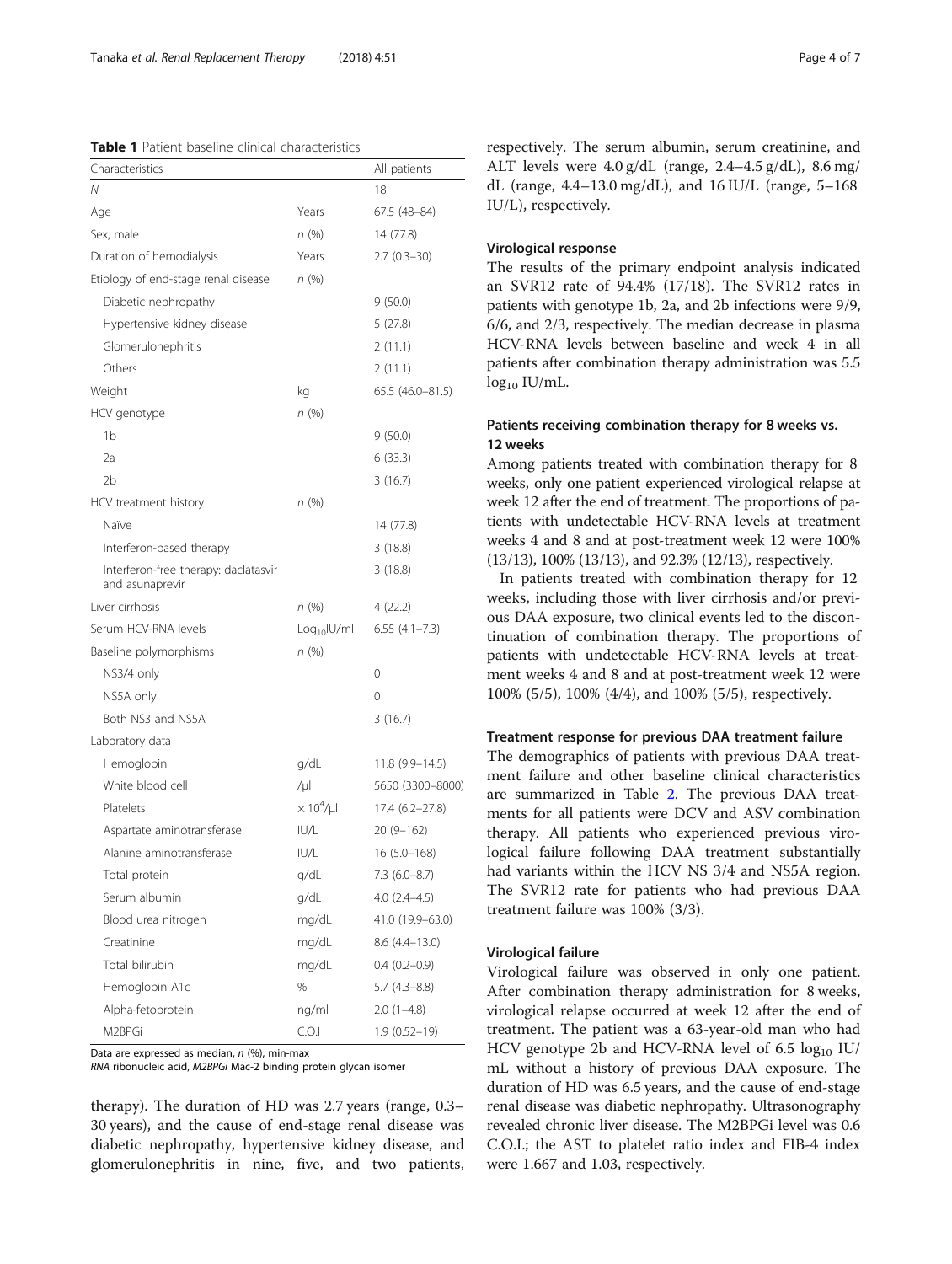<span id="page-4-0"></span>

| Case           | Duration span<br>(weeks) | Genotype       | Liver cirrhosis | Previous DAA<br>treatment | L31         | Y93   | D168         | <b>SVR 12</b>   | Discontinuation<br>therapy | Adverse events     |
|----------------|--------------------------|----------------|-----------------|---------------------------|-------------|-------|--------------|-----------------|----------------------------|--------------------|
|                | 8                        | 2a             |                 |                           |             |       |              | $^{+}$          |                            |                    |
| $\overline{2}$ | 12                       | 1 <sub>b</sub> | $+$             | DCV+ASV                   | $L31$ V>M>L |       | Y93 H D168 E | $^{+}$          |                            | Pruritus           |
| 3              | 8                        | 2a             |                 |                           |             |       |              | $\! + \!$       |                            | Pruritus           |
| $\overline{4}$ | 8                        | 1b             |                 |                           | Wild        | Wild  | Wild         | $^+$            |                            |                    |
| 5              | 8                        | 2 <sub>b</sub> |                 |                           |             |       |              | $^{+}$          |                            |                    |
| 6              | 8                        | 1b             |                 |                           | Wild        | Wild  | Wild         | $^{+}$          |                            | Pruritus           |
| $\overline{7}$ | 12                       | 2a             | $\! + \!\!\!\!$ |                           |             |       |              | $^{+}$          |                            | Pruritus, fatigue  |
| 8              | 8                        | 2a             |                 |                           |             |       |              | $^{+}$          |                            |                    |
| 9              | 8                        | 2 <sub>b</sub> |                 |                           |             |       |              | $^{+}$          |                            |                    |
| 10             | 12                       | 1 <sub>b</sub> | $+$             | DCV+ASV                   | L31 M       | Y93 H | D168 D>E     | $+$             |                            |                    |
| 11             | 8                        | 1b             |                 |                           | Wild        | Wild  | Wild         | $\! + \!$       |                            |                    |
| 12             | 12                       | 1 <sub>b</sub> | $+$             |                           | Wild        | Wild  | Wild         | $^{+}$          | Weeks 8 (pruritus)         | Bloating, pruritus |
| 13             | 12                       | 1 <sub>b</sub> |                 | DCV+ASV                   | L31 M       | Y93 H | D168E        | $^{+}$          | Weeks 6 (cellulitis)       | Cellulitis         |
| 14             | 8                        | 1 <sub>b</sub> |                 |                           | Wild        | Wild  | Wild         | $^+$            |                            |                    |
| 15             | 8                        | 2a             |                 |                           |             |       |              | $^{+}$          |                            | Pruritus           |
| 16             | 8                        | 2 <sub>b</sub> |                 |                           |             |       |              | Relapse         |                            |                    |
| 17             | 8                        | 2a             |                 |                           |             |       |              | $\! + \!\!\!\!$ |                            | Headache           |
| 18             | 8                        | 1 <sub>b</sub> |                 |                           | Wild        | Wild  | Wild         | $+$             |                            | Pruritus           |

DCV daclatasvir, ASV asunaprevir

#### Pharmacological effects

Following drug administration, a decrease in the median ALT level from 16 to 8 IU/L and in the mean M2BPGi level from 1.8 to 1.5 C.O.I. was observed at the end of treatment ( $p < 0.001$ , 0.075, respectively). The baseline and post-treatment Hb levels were indistinguishable (11.8 vs. 11.6 g/dL,  $p = 0.757$ ). There were no significant differences in WBC, neutrophil, and platelet counts and levels of total protein, serum albumin, BUN, serum creatinine, total bilirubin, and α-fetoprotein between baseline and post-treatment.

#### Safety assessment

The incidences of drug-related adverse events and adverse drug reactions are shown in Table 3. Adverse events were observed in nine patients (50.0%) during treatment. The most frequent adverse event was pruritus, which was

Table 3 Adverse events and laboratory abnormalities during the treatment period

|                  |                  | Chronic hepatitis $(n = 14)$ (%) | Compensated cirrhosis ( $n = 4$ ) (%) |                  |  |
|------------------|------------------|----------------------------------|---------------------------------------|------------------|--|
| $<$ Grade 3      |                  | $\geq$ Grade 3                   | $<$ Grade 3                           | $\geq$ Grade 3   |  |
| Pruritus         | 4(28.6)          | $\left( \right)$                 | 3(75.0)                               |                  |  |
| Headache 1 (7.1) |                  |                                  | $\left( \right)$                      | $^{()}$          |  |
| Bloating         | $\left($         | $\left( \right)$                 | 1(25.0)                               | $\left( \right)$ |  |
| Fatigue          | $\left( \right)$ | $\left( \right)$                 | 1(25.0)                               |                  |  |
| Cellulitis       |                  | $\left( \right)$                 | $\left( \right)$                      | 1(25.0)          |  |

noted in seven patients (38.9%). Specifically, pruritus occurred in 4 of 14 (28.6%) cases with chronic hepatitis and 3 of 4 (75%) cases with compensated liver cirrhosis. Pruritus occurred more frequently in patients with compensated liver cirrhosis. There were no grade 2 or higher abnormalities in AST, ALT, and total bilirubin levels, and grade 3 or higher anemia was not observed. Although there were no treatment-related deaths, two clinical events led to the discontinuation of combination therapy. One patient with a history of HCV treatment with DAA was hospitalized because of right leg cellulitis (grade 3) at treatment week 6. Cellulitis was not considered by the trial investigators to be drug-related. Another patient who had compensated liver cirrhosis exhibited grade 2 pruritus at week 2, and treatment with GLE and PIB was scheduled for 12 weeks. Although antihistamine and nalfurafine hydrochloride were administered, the patient opted to discontinue the treatment with these drugs at week 8.

#### **Discussion**

In a meta-analysis, Fabrizi et al. reported that the estimated adjusted relative risk of all-cause mortality was 1.34 times (95% confidence interval, 1.13–1.59) higher in anti-HCV-positive patients on HD than in anti-HCVnegative patients [\[14\]](#page-6-0). Söderholm et al. showed that IFN-based therapy improved the survival (odds ratio, 3.90) of patients with chronic hepatitis C infection before and during HD compared with that of untreated patients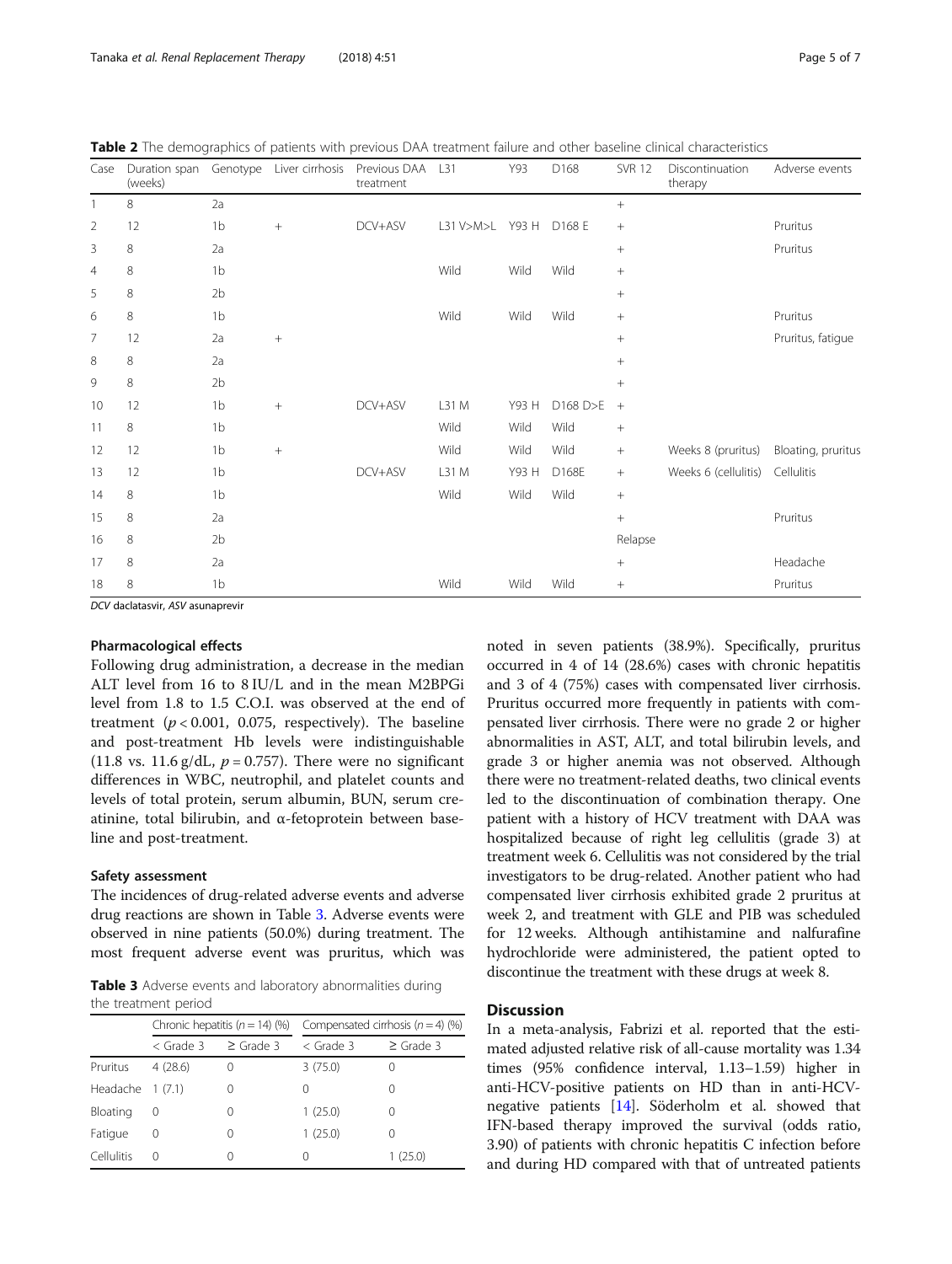[[15](#page-6-0)]. Therefore, the high therapeutic effect of DAAs may further improve the outcomes of HD patients.

A phase III trial has reported the efficacy and safety of GLE and PIB for HCV in 332 Japanese patients. Of these patients, 320 did not have renal impairment, and the SVR12 rate for patients without renal impairment was 97.8% (313/320) [[16](#page-6-0)]. In this study, GLE and PIB combination therapy yielded an SVR rate of 94.4% for Japanese HD patients infected with HCV genotypes 1, 2a, and 2b. The present study showed that the SVR rate for patients with or without renal impairment was equivalent.

Until the introduction of GLE and PIB combination therapy, no IFN-free treatment without RBV for HCV genotype 2 infections was approved in Japan. DAA regimens with RBV for patients with stage 4 or 5 chronic kidney disease, including patients on HD, showed low tolerability and high rates of treatment discontinuation due to adverse events, such as reduced Hb level and elevated indirect bilirubin level [\[17](#page-6-0)–[19\]](#page-6-0). GLE and PIB combination therapy, which can be provided regardless of baseline genotype, is often chosen because the drugs are cleared by the biliary system, and dose adjustment is not required for patients with severe renal impairment, including those on HD [[20](#page-6-0), [21\]](#page-6-0). This treatment regimen could contribute to the clinical practice in Japan, in which treatment options for patients with HCV genotype 2 infections who are undergoing HD remain few.

Our findings indicated that GLE and PIB combination therapy was effective in HD patients, including those with a history of DAA therapy and/or compensated liver cirrhosis. Phase I, II, and III trials on GLE and PIB combination therapy over an 8-week duration showed that a history of DAA therapy, genotype, and liver cirrhosis were independent factors affecting treatment response [[22,](#page-6-0) [23](#page-6-0)]. In the present study, a treatment duration of 12 weeks led to positive outcomes in HD patients with liver cirrhosis and previous DAA treatment failure, suggesting that a sufficient treatment duration is viable in this patient group.

However, only one patient who received combination therapy for 8 weeks was reported to have had virological failure in this study. He had HCV genotype 2b without liver cirrhosis and a history of previous DAA therapy. The EXPEDITION-4 trial reported that no patients experienced virological failure with 12-week GLE and PIB combination therapy [\[12\]](#page-6-0). Although this patient had no risk factor for virological failure, to our knowledge, laboratory results and imaging examinations may have led to the underestimation of fibrosis stage. A treatment duration of 8 weeks may have been insufficient for this patient because of the extent and progression of liver fibrosis.

In this study, there were no treatment-related deaths or severe adverse events. A phase III trial also reported that GLE and PIB combination therapy was well tolerated by

patients with no serious drug-related adverse events. A phase III trial in Japan reported a frequency rate of 6.9% (22/320) for pruritus in patients without renal impairment [[16](#page-6-0)]. The frequency rate for pruritus (38.9%) in the present study was considerably higher than the rates in previous reports. Pruritus is a frequent side effect of these drugs, regardless of compensated liver cirrhosis. The mechanism for this remains unclear owing to limited available data. Moreover, pruritus is a symptom frequently observed in patients on HD, affecting 53.8% of patients on HD; however, its etiology is not completely understood [\[24](#page-6-0)]. Therefore, the incidence of pruritus may have increased because of the additive effect of GLE and PIB administration in patients undergoing dialysis.

In the present study, two patients who showed SVR12 had clinical events that led to the discontinuation of combination therapy. One patient with compensated liver cirrhosis chose to terminate treatment because of pruritus. Pruritus occurs more frequently in patients with compensated liver cirrhosis and can be more severe. Another patient with chronic cardiac disease was hospitalized owing to right leg cellulitis at treatment week 6. As such, cellulitis was likely due to edema resulting from the patient's poor cardiac function. We determined that this clinical event was not caused by combination therapy. It is well known that HCV patients on dialysis are at an increased risk of treatment discontinuation owing to adverse events unrelated to HCV treatment, such as infection and/or cardiac disease. Therefore, a shorter treatment duration is often more beneficial in this patient group.

The present study has three limitations. First, the study was performed on a small sample of patients; therefore, there might have been some selection bias. Second, it is unclear whether DAAs improve the long-term prognoses of these patients. Finally, as previously mentioned, more detailed in vivo pharmacokinetic studies on GLE and PIB combination therapy should be performed to determine whether HD affects serum concentrations and drug activity in patients.

#### Conclusions

The results of this single-arm, open-label study indicated that an RBV-free coformulation of GLE and PIB is effective as treatment for chronic HCV genotype 1b, 2a, and 2b infections in Japanese patients undergoing HD.

#### Abbreviations

ALT: Alanine aminotransferase; AST: Aspartate aminotransferase; ASV: Asunaprevir; BUN: Blood urea nitrogen; CTCAE: Common Terminology Criteria for Adverse Events; DAAs: Direct-acting antivirals; DCV: Daclatasvir; GLE: Glecaprevir; Hb: Hemoglobin; HCV: Hepatitis C virus; HD: Hemodialysis; IFN: Interferon; M2BPGi: Mac-2-binding protein glycan isomer; NS: Nonstructural protein; PIB: Pibrentasvir; RBV: Ribavirin; SVR: Sustained virological response; SVR12: Sustained virological response at 12 weeks after treatment; UMIN: University Hospital Medical Information Network; WBC: White blood cells